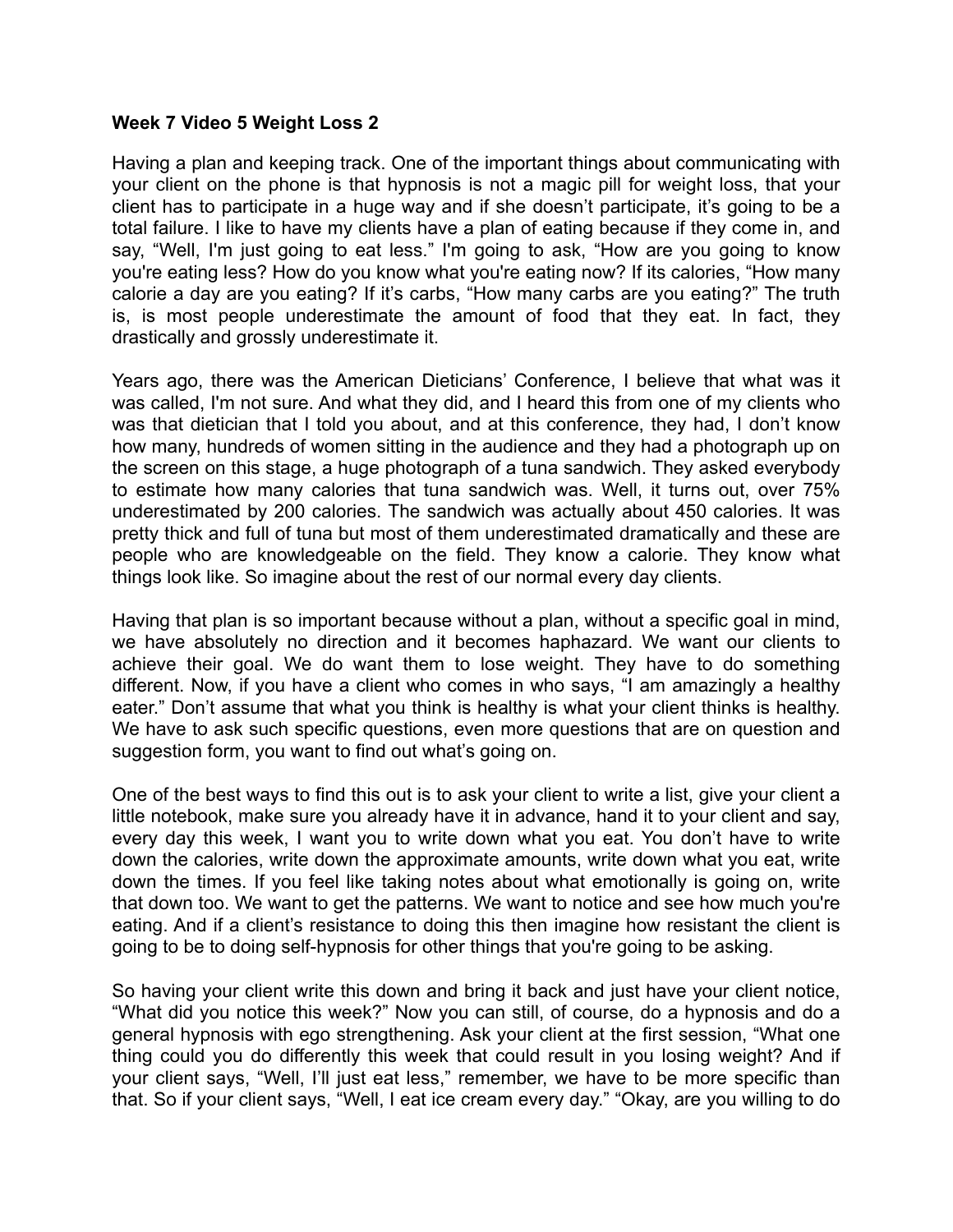it five days a week or two days a week instead of every day?" I see the first session is not a place to say "Okay, no sugar, no flour, no junk food." If we have our client start diving deep into a brand new way of eating immediately, that's going to create and it's going to use so much willpower to do that isn't it? I mean, when we make changes, making small incremental changes over a period of 10 weeks is way more powerful than making a massive change that we have to use willpower for and we're going to choose to make those small changes over a shorter period of time, embed those changes with hypnosis. You're going to have a much happier client and you're going to have the changes you want and your client's going to have the changes without using willpower.

I pretty much require my clients to come in with plan. WeightWatchers is awesome. Atkins is great. If they see a nutrition or a dietician, that's wonderful. I do not have any expertise in nutrition other than what I've taught myself and if I allow myself to help my client by saying, "No, that's not a good thing" or "Yes, this is a good thing," then, I'm putting myself in a place of acting as a professional in another area. I'm choosing to remain a professional in hypnosis and hypnotherapy and let the client get the professional information on what they need for nutrition and health someplace else. In fact, I have some clients that work with a nutritionist and we actually communicate back and forth to make sure we're working for the betterment of the client. So, having that plan and keeping track is important.

The first week, what you'll be doing is asking the client one little change that can make a difference. Asking your client all those questions and adding in and having a commitment from your client on that one little change. What day? What are you going to allow yourself to do? For example, if a client eats two Hershey Bars every day, maybe your client's going to say, "Okay, I'm going to allow myself one Hershey bar every day." "Good. How's that going to feel after you've done that for a week?" "Oh, that'll feel good." "Alright." Let's change that to great. The suggestion, the powerful personal statement that may come out of that decision is, "Every day you allow yourself one Hershey bar and you feel great."

Now, this brings me into sharing with you about what happens when we deny ourselves chocolates, sweets, bread, pizza, fries or whatever and what happens when we allow ourselves to have a little bit and eat less and feel satisfied. Remember that subconscious mind that when we say "I don't want to eat chocolate. I don't want to eat chocolate. It's bad for me. I don't want to eat sugar." What's the image that shows up here? Chocolate, sugar, right? That image in the subconscious mind is just as good as having a desire of going for more chocolate. So saying, "I don't want to eat chocolate or I don't want to eat M&M's." Boom! The image of M&M's must show up and that's front and center in the subconscious mind which means that I'm going to be thinking about it, seeing and visualizing it, and will that cause me to take the step and want to buy it? Absolutely. This is what happens when we say "don't."

Now, any diet that says "Okay, you've got to eliminate this for the rest of your life" what happens in the client's mind? "Oh my God, I can't have it anymore. I can't have it anymore. I can't have chocolate anymore." Boom! Here's comes the chocolate. Here